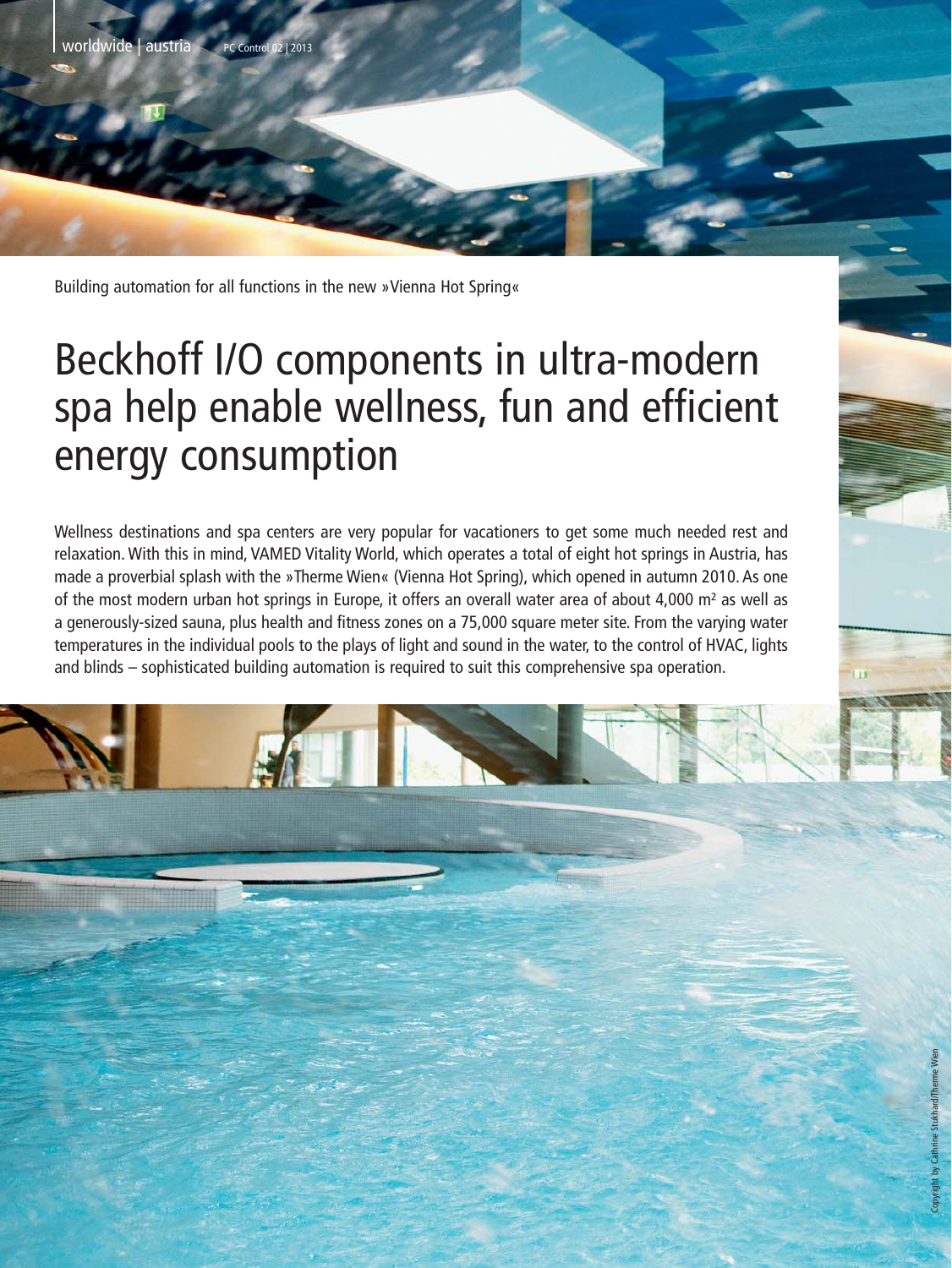المنظر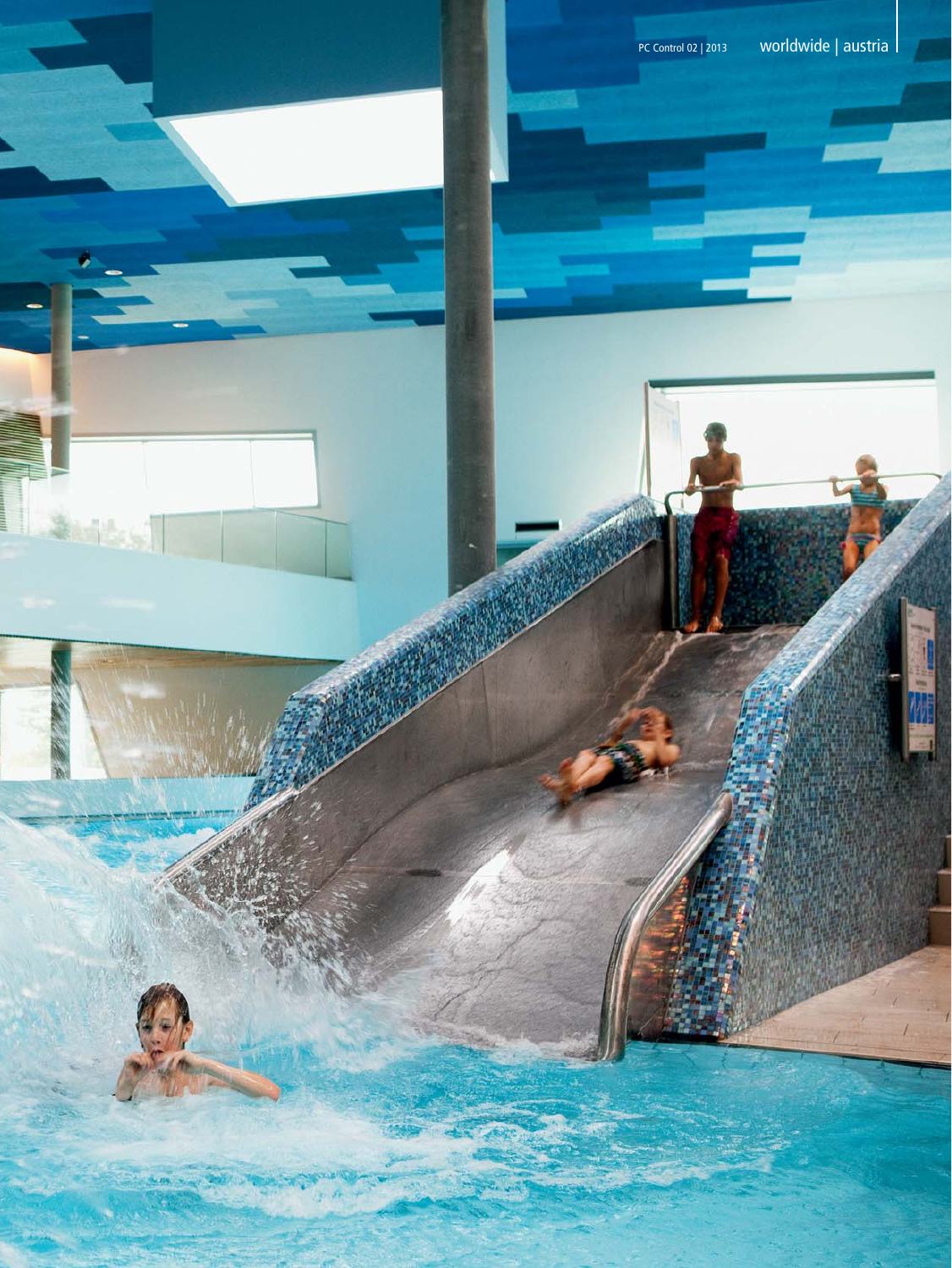



The Vienna Hot Spring is arranged like an elongated brook, interrupted by water cascades, small waterfalls and fountains. The heated water invites the visitor to bathe in pools with different temperatures both indoors and out. Between them, various buildings are placed like "stones" in the landscape: depending on their mood, the guest can visit the "Stone of beauty," the "Stone of quietness" or "stones" in adventure, sauna or fitness themes. In addition, extra-wide, tube and adventure water slides, diving platforms, pools, plays of light and sound as well as underwater massage jets ensure that nothing is left to be desired for wellness seekers.

## Multifaceted spa and water park experience calls for flexible technology

In close co-operation between evon GmbH and Beckhoff, a building control solution was created that fulfills all the operator's requirements with regard to energy efficiency, integration into the IT network, increased convenience and reduced cabling expense. On the basis of the higher-level XAMControl control and visualization system developed by evon and Beckhoff I/O components, the individual room conditioning and thermal water preparation were integrated into the building automation along with typical building automation tasks such as HVAC and lighting control.

## 6,500 data points guarantee a "feel-good climate"

The plant room at the Vienna Hot Spring houses two large industrial servers in a redundant configuration. A total of 120 BK9100 Ethernet TCP/IP Bus Couplers with about 1000 digital and analog input and output terminals form the backbone of the building automation system for the hot spring and connected health center. Around 70 % of the entire hot-spring technology is run via two main servers. Three further servers are necessary for various subsystems, such as the lighting control and the acoustics systems of the pools. A total of 6,500 physical inputs and outputs were installed in 90 control cabinets for this project. The acquired data are evaluated and stored using a central SQL-based database. "The values are written in a one-minute cycle – even more frequently in particularly important zones. This means that it can be seen immediately at any time how the individual systems interact and what the individual temperature and flow curves look like – and all of that online, of course," emphasizes project manager, Rene Hirschmugl from evon GmbH.

In total about 150,000 variables have to be processed in a cycle time of 80 ms at the Vienna Hot Spring; communication takes place without exception via standard TCP/IP network technology.